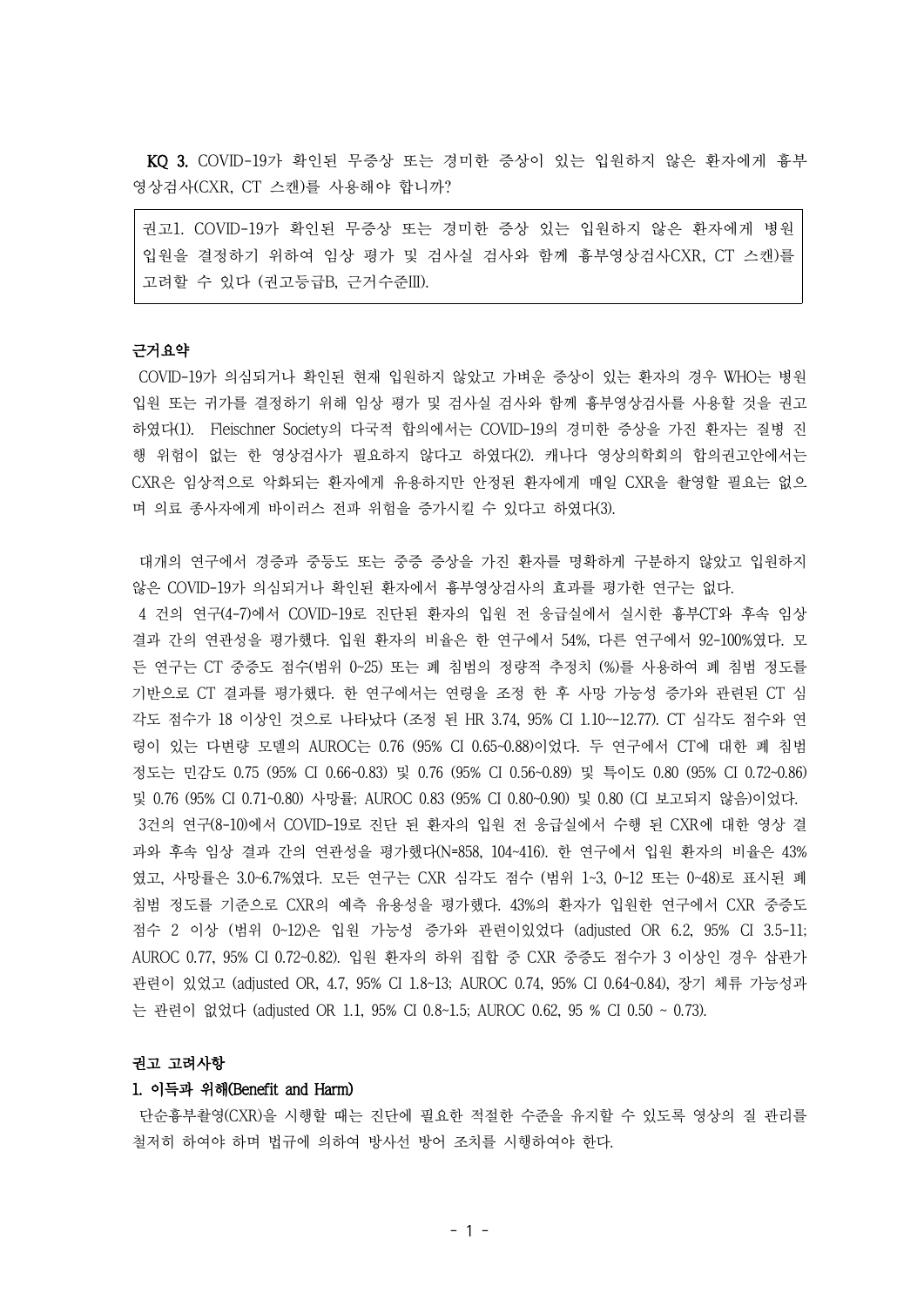CT 검사의 이득-위해를 고려하여 꼭 필요한 경우에만 CT 검사를 시행하고, 환자와 의료진의 접촉을 최소하기 위하여 비조영 CT를 권고한다. 표준 또는 저선량 흉부CT 프로토콜로 촬영할 수 있으며 환 자 체형을 고려하여 불필요한 방사선 피폭을 최소화하여야 한다. 추적관찰 검사가 필요한 경우 초저선 량 흉부CT 프로토콜 사용을 고려할 수 있다.

영상검사의 판독은 경험 있는 의사에 의하여 시행되어야 하며 영상의학과 전문의의 판독 또는 자문을 권고한다.

각 기관의 감염관리지침에 따라 안전 및 전파방지 조치를 취해야 한다. 가능한 환자와의 접촉을 피하 고 검사 장비에 대한 소독을 정기적으로 시행한다.

## 2. 국내 수용성과 적용성(Acceptability and Applicability)

진료지침의 국내 수용성과 적용성은 평가결과 큰 무리가 없는 것으로 판단되었다. 수용성과 적용성 평가표는 부록2에 제시되어 있다.

## 3. 검사별 방사선량

CXR CTDIvol 0.4 mGy (11) 흉부CT 유효선량 5 mSv (12)

# 참고문헌

1. Use of chest imaging in COVID-19: a rapid advice guide. Geneva: World Health Organization; 2020 (WHO/2019-nCoV/Clinical/Radiology\_imaging/2020.1). Licence: CC BY-NCSA 3.0 IGO.

2. Geoffrey D Rubin, Christopher J Ryerson, Linda B Haramati et al. The Role of Chest Imaging in Patient Management during the COVID-19 Pandemic: A Multinational Consensus Statement from the Fleischner Society. Radiology. 2020 Jul;296(1):172-180. doi: 10.1148/radiol.2020201365.

3. Carole Dennie, Cameron Hague, Robert S Lim et al. Canadian Society of Thoracic Radiology/Canadian Association of Radiologists Consensus Statement Regarding Chest Imaging in Suspected and Confirmed COVID-19. Can Assoc Radiol J. 2020 Nov;71(4):470-481. doi: 10.1177/0846537120924606.

4. Colombi D, Bodini FC, Petrini M, et al. Well-aerated lung on admitting chest CT to predict adverse outcome in COVID-19 pneumonia. Radiology. 2020 Apr 17:201433. doi: 10.1148/radiol.2020201433. PMID: 32301647.

5. Francone M, Iafrate F, Masci GM, et al. Chest CT score in COVID-19 patients: correlation with disease severity and short-term prognosis. European radiology. 2020 Jul 4 doi: 10.1007/s00330-020-07033-y. PMID: 32623505.

6. Matos J, Paparo F, Mussetto I, et al. Evaluation of novel coronavirus disease (COVID-19) using quantitative lung CT and clinical data: prediction of short-term outcome. European radiology experimental. 2020 Jun 26;4(1):39. doi: 10.1186/s41747-020-00167-0. PMID: 32592118. 7. Raoufi M, Safavi Naini SAA, Azizan Z, et al. Correlation between Chest Computed